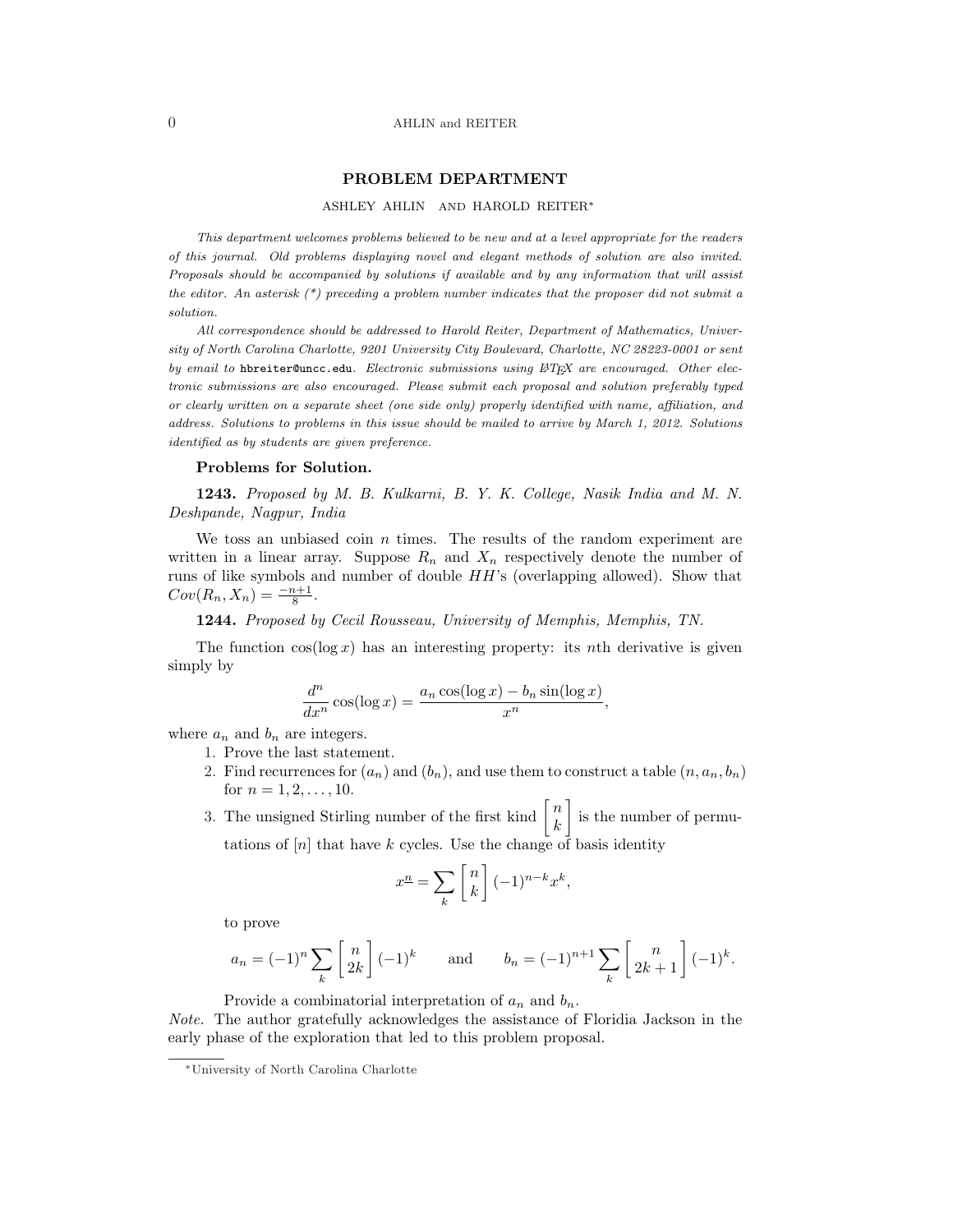## PROBLEM DEPARTMENT 1

1245. Proposed by Stanley Rabinowitz, MathPro Press, Chelmsford, MA)

Let  $ABC$  be an equilateral triangle with edge length c inscribed in a circle. Let P be a point on minor arc AB. Let  $PA = a$  and  $PB = b$ . Is it possible for a, b, and c to all be distinct positive integers?



1246. Proposed by Bessem Samet, Tunis College of Sciences, Tunisia.

Characterize the set of functions  $f : (0, \infty) \to (0, \infty)$  satisfying the following properties:

- (a)  $f$  is a bounded function,
- (b) f is of class  $C^2$  on  $(0, +\infty)$ , and
- (c)  $xg''(x) + (1 + xg'(x))g'(x) \ge 0, \forall x > 0$ , where  $g(x) = \ln(f(x))$ .

1247. Proposed by Arthur Holshouser, Charlotte, NC and Patrick Vennebush, NCTM, Reston, VA.

Let P be a 2n-sided regular polygon. Suppose  $k \geq 3$  points are randomly and uniformly selected from the boundary of P. Find the probability that the convex hull of the k points includes the center of P.

1248. Proposed by José Luis Díaz-Barrero, Universidad Politécnica de Cataluña, Barcelona, Spain.

Let  $T_n$  be the *n*th triangular number defined by  $T_n = \binom{n+1}{2}$ ¢ for all  $n \geq 1$ . Show that for all integers  $k \geq 2$ , the sequence  $\{T_n^k\}_{n \geq 1}$  does not contain any infinite subsequence with all terms in arithmetic progression.

1249. Proposed by Peter Linnell, Vinginia Polytechnic University, Blacksburg, VA. This was problem 5 on the annual VPI Regional College Math Contest, 1994.

Let  $f: \mathbb{Z} \times \mathbb{Z} \to \mathbb{R}$  be a function which satisfies  $f(0,0) = 1$  and

$$
f(m, n) + f(m + 1, n) + f(m, n + 1) + f(m + 1, n + 1) = 0
$$

for all  $m, n \in \mathbb{Z}$  (where  $\mathbb Z$  and  $\mathbb R$  denote the set of all integers and all real numbers, respectively). Prove that  $|f(m, n)| \geq 1/3$ , for infinitely many pairs of integers  $(m, n)$ .